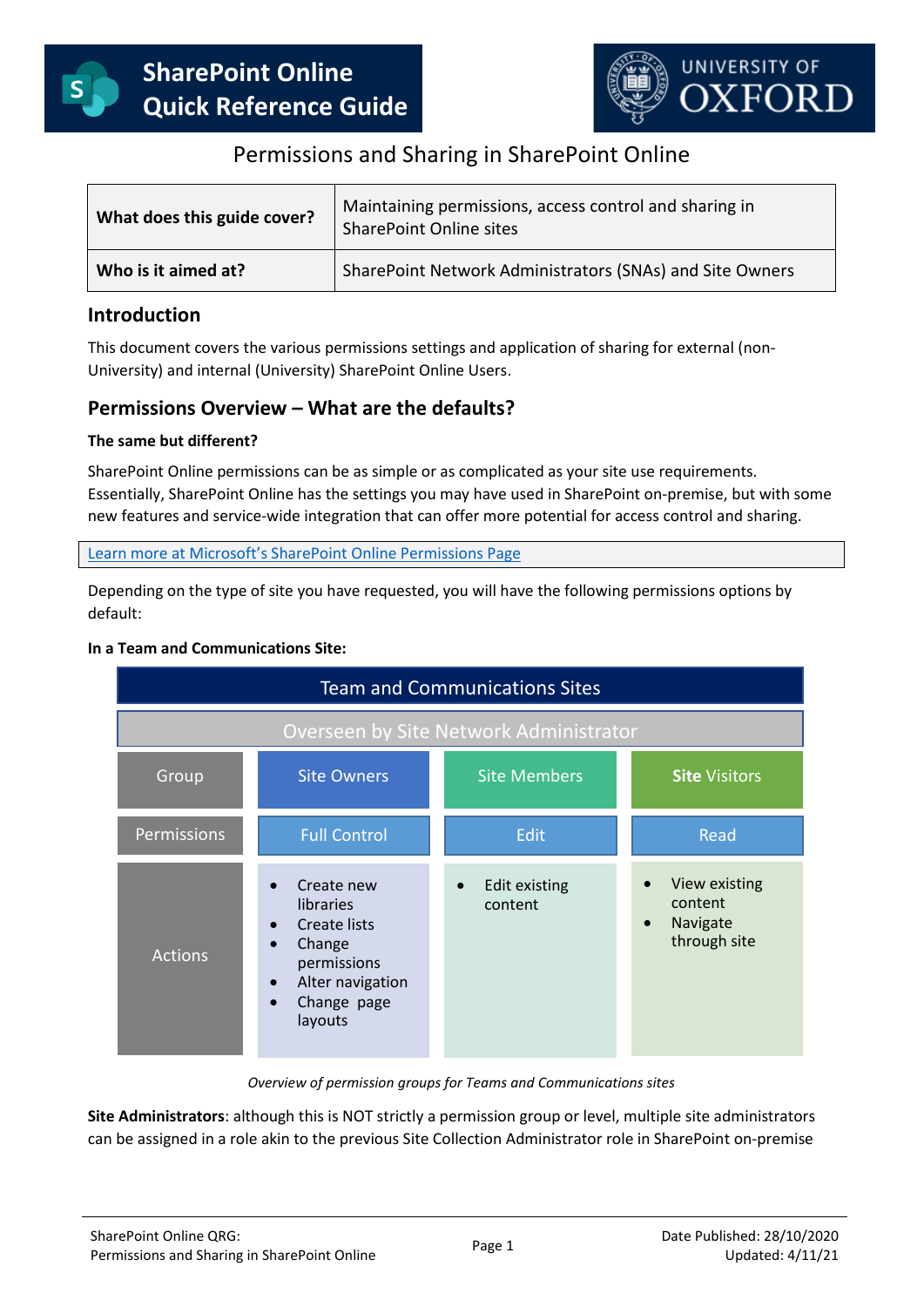- **<SiteName> Owners** Members of this group "own" the site and have the second highest level of access, can create new libraries, lists and other apps within the site, change permissions for users, alter navigation and page layouts etc. Sharing is also enabled for Owners only by default
- **•** < SiteName> Members Members of this group can edit existing content in the site but cannot typically change navigation, assign permissions etc
- **<SiteName> Visitors** Members of this group can view items, navigate through the site but cannot edit items nor alter permissions

If you have requested that your site allows sharing with external users, you can share items and assign the above permissions to existing, known external users, referred to as "firstname lastname (Guest)", such as those who have been previously assigned membership of a Microsoft Team.

## **External Users – No more temporary accounts or virtual cards!**

## **Streamlined external collaboration across all Nexus365 services including SharePoint Online.**

For the first time, external access to SharePoint Online won't require either a temporary separate external user account or a virtual card for access to the service. In line with OneDrive for Business and Microsoft Teams, External users can read or collaborate on content in a SharePoint Online site using either their own Microsoft accounts (other provider accounts will also work but may see reduced functionality, particularly when trying to edit documents in place, which works best with a Microsoft account).

[Find out more about what happens when users share on M](https://docs.microsoft.com/en-us/sharepoint/external-sharing-overview)icrosoft's External Sharing Page

## **NOTE! By default, all sites regardless of site type will be created with external sharing disabled. The provisioning form will ask you specifically if you want to switch it on.**

One other security measure to note is that only Site Owners will have the ability to share items externally. We also recommend that you do NOT grant site ownership to external users for this reason, in order to offset the risk of a data breach, instead making them Site Visitors (the default) or Site Members. In operation, this will be entirely at the discretion of the site administrators / Site Owners / SNAs.

## **Custom Permissions and Groups**

## **When you want more granularity**

As with SharePoint on-premise, SharePoint Online allows you to create additional SharePoint groups in your site and additional custom permission levels to assign to those groups.

#### Find out more on M[icrosoft's page on custom permissions and groups](https://docs.microsoft.com/en-us/sharepoint/customize-sharepoint-site-permissions)

Available to Site Administrators and Site Owners, this allows you to create SharePoint groups with finetuned permission levels to suit your access control needs. For example, allowing or disabling downloading of files from a document library, or allowing users to set up their own custom views of a list. This behaves in an identical way to SharePoint on-premise so should be familiar to the majority of users.

# **Unit-Level (pre-populated) Groups and Office365 Groups**

## **Starting with a whole collection of users in either of the above types of group**

Both Unit-Level (CUD Affiliated) groups and existing Office365 Groups (such as the groups that get created alongside your Microsoft Teams or standalone groups created via OSM Request) can be added to SharePoint Groups in order to pick up the permissions assigned to them automatically. The Unit-level groups work in much the same way as they did in SharePoint on-prem so when you start typing the name of your unit into a people picker when adding members to an SharePoint Online group, you may see something like this: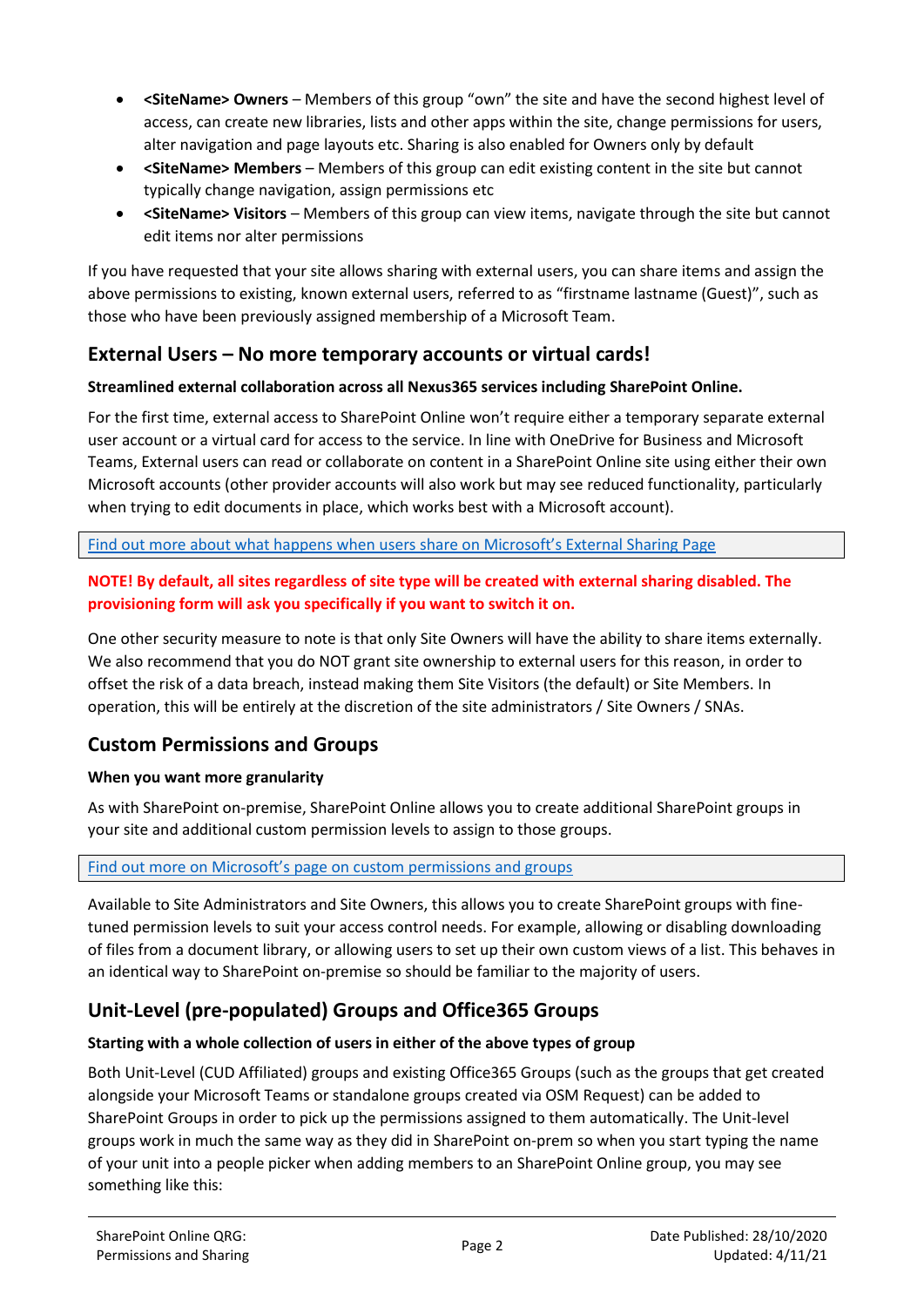| Share 'itservices-demo2' |                                   | ×               |
|--------------------------|-----------------------------------|-----------------|
| Invite people            | kellogg                           |                 |
| Shared with              |                                   |                 |
|                          | Kellogg 1990 Club                 | tional).        |
|                          | Kellogg Centre - GCHU             |                 |
|                          | Kellogg College - Academic Office |                 |
|                          | Kellogg College - Accommodation   |                 |
|                          | Kellogg College - Accommodations  |                 |
|                          | SHOW OPTIONS                      |                 |
|                          |                                   |                 |
|                          |                                   | Share<br>Cancel |

*Figure 1. Screenshot of SharePoint Online, showing interface for adding members to a site*

Members of these groups are added by unit affiliation, usually by a Unit's HR department. Memberships of these groups are not visible through SharePoint Online, but they are usable if you want to grant broad access to a large collection of users in your unit based on their status, such as staff, cardholders or students.

**Note! Mailing Lists such as Sympa or external mailing lists are not supported in SharePoint Online, Teams or OneDrive for Business. Do add mailing list email addresses to your shares or sites as you will literally just be adding the first person in the mailing list to respond to the sharing or access email!** 

Office365 Groups can also be added to a people picker in the same way. If you know the name of the group, or its email address, you can type that into your people picker window in your SharePoint Online group to have all the members of that group granted access.

One final note – clicking the "Show Options" link in the group add / people picker window as shown above exposes one very important control:

| About me                     | Title                                                        |        |
|------------------------------|--------------------------------------------------------------|--------|
| Share 'itservices-demo2'     |                                                              | ×      |
| Invite people<br>Shared with | it services - sharepoint online                              |        |
|                              | IT Services - SharePoint Online Early Adopters Membronal).   |        |
|                              | IT Services - SharePoint Online Members<br>Showing 2 results |        |
|                              |                                                              |        |
|                              | HIDE OPTIONS                                                 | 1,     |
|                              | Send an email invitation                                     |        |
|                              | Share                                                        | Cancel |

*Figure 2. Screenshot of SharePoint Online, showing interface for adding members to a site, including the "send an email invitation" option underneath*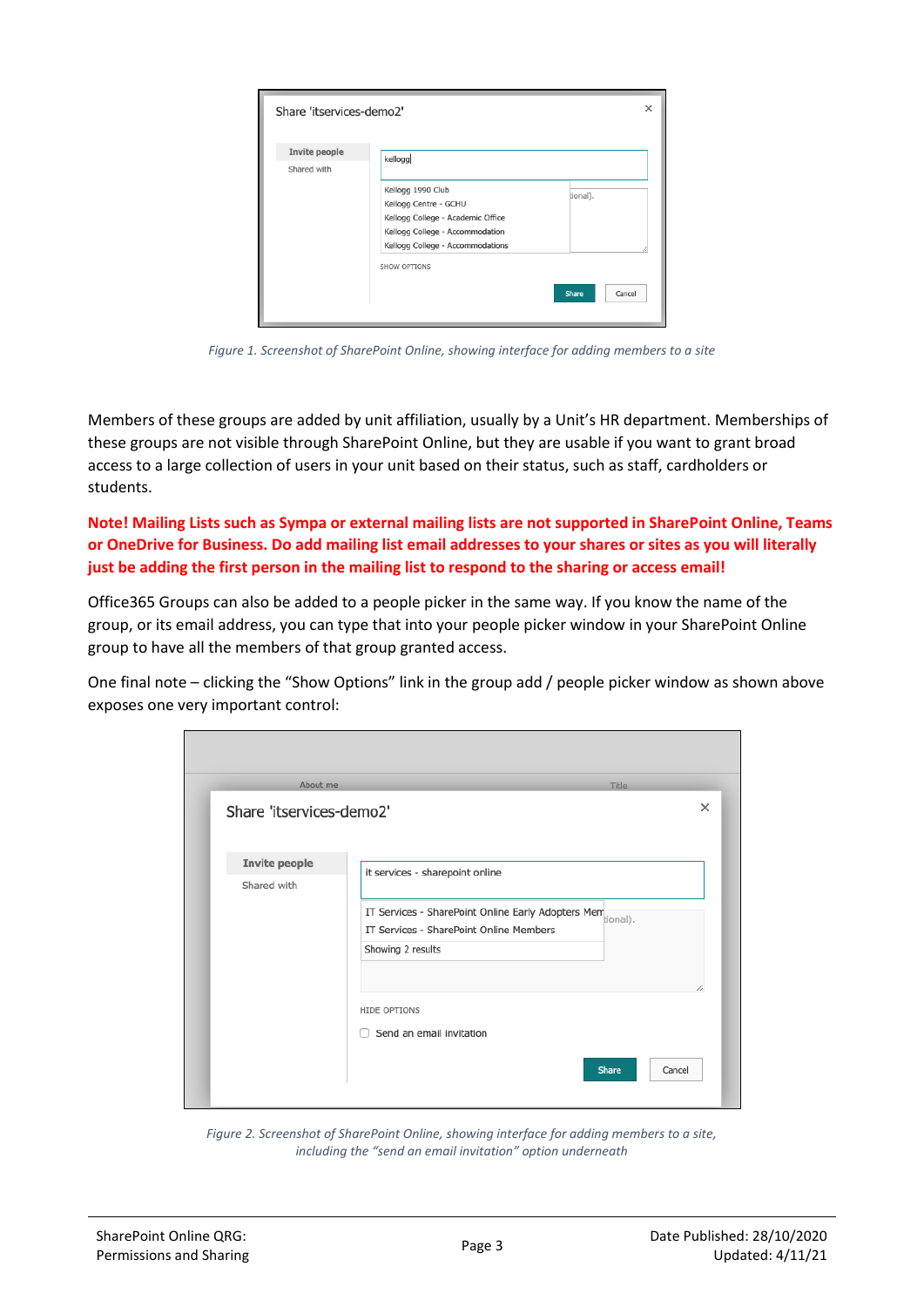By default, the "Send an Email Invitation" box under 'show options' is ticked, meaning that if you add a large group to a SharePoint Online group, all members of the group will get an email telling them you just shared your SharePoint Online site with them. This is not advisable for large unit-level or O365 groups!

You can also type 'everyone' into your people picker, to be presented with this option:

| Invite people<br>Shared with | everyone                       |          |
|------------------------------|--------------------------------|----------|
|                              | Everyone except external users | tional). |

*Figure 3. Screenshot of SharePoint Online interface for adding members to a site, showing how to add everyone in the organisation*

This does exactly what it says; it allows everyone in the entire organisation to view (or edit) your site if added to a SharePoint Group. This may be useful if you've set up a site where you'd like everyone in the University to be able to access your content, but again, remember to untick the blue tick box under 'more options' unless you want to potentially email everyone – which is **not** advisable!